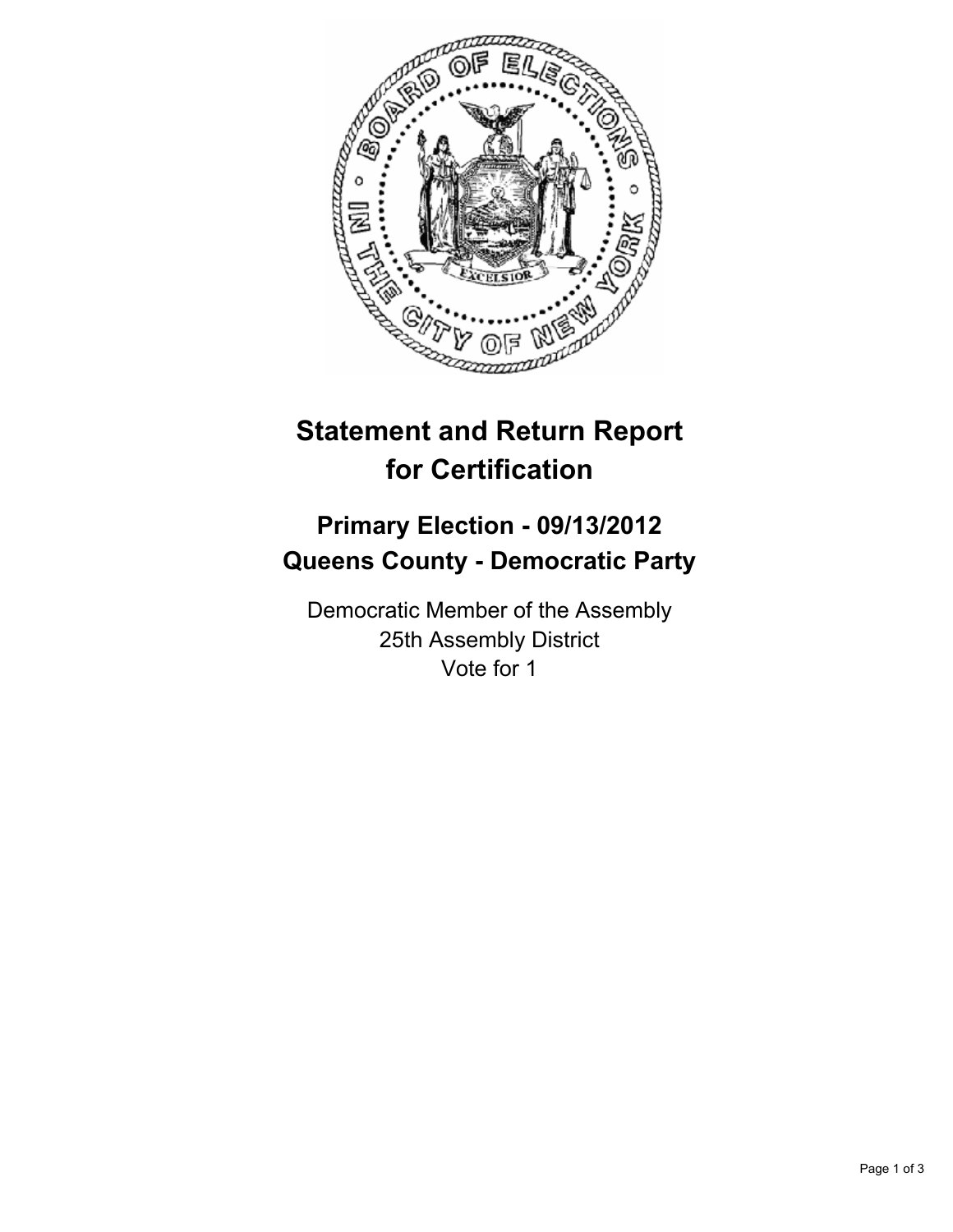

## **Assembly District 25**

| <b>PUBLIC COUNTER</b>                                    | 4,347        |
|----------------------------------------------------------|--------------|
| <b>EMERGENCY</b>                                         | 0            |
| ABSENTEE/MILITARY                                        | 190          |
| <b>FEDERAL</b>                                           | $\mathbf{0}$ |
| <b>SPECIAL PRESIDENTIAL</b>                              | $\Omega$     |
| <b>AFFIDAVIT</b>                                         | 13           |
| <b>Total Ballots</b>                                     | 4,550        |
| Less - Inapplicable Federal/Special Presidential Ballots | 0            |
| <b>Total Applicable Ballots</b>                          | 4,550        |
| <b>JERRY M. IANNECE</b>                                  | 1,854        |
| NILY D. ROZIC                                            | 2,322        |
| ALTON MADDOX (WRITE-IN)                                  | 1            |
| ANTHONY WEINER (WRITE-IN)                                | 1            |
| DAVID HUANG (WRITE-IN)                                   | 1            |
| ETHEL CHEN (WRITE-IN)                                    | 6            |
| JIE H GUO (WRITE-IN)                                     | 1            |
| KAGAN ARY (WRITE-IN)                                     | 1            |
| MARTHA FLORES VAZQUEZ (WRITE-IN)                         | 1            |
| MYUNG SUK LEE (WRITE-IN)                                 | 1            |
| RON KIM (WRITE-IN)                                       | 3            |
| TRODI J EBLEN (WRITE-IN)                                 | 1            |
| UNATTRIBUTABLE WRITE-IN (WRITE-IN)                       | 4            |
| WILY D ROZIE (WRITE-IN)                                  | 1            |
| YEN CHOU (WRITE-IN)                                      | 9            |
| YUE CHOI (WRITE-IN)                                      | 1            |
| <b>Total Votes</b>                                       | 4,208        |
| Unrecorded                                               | 342          |